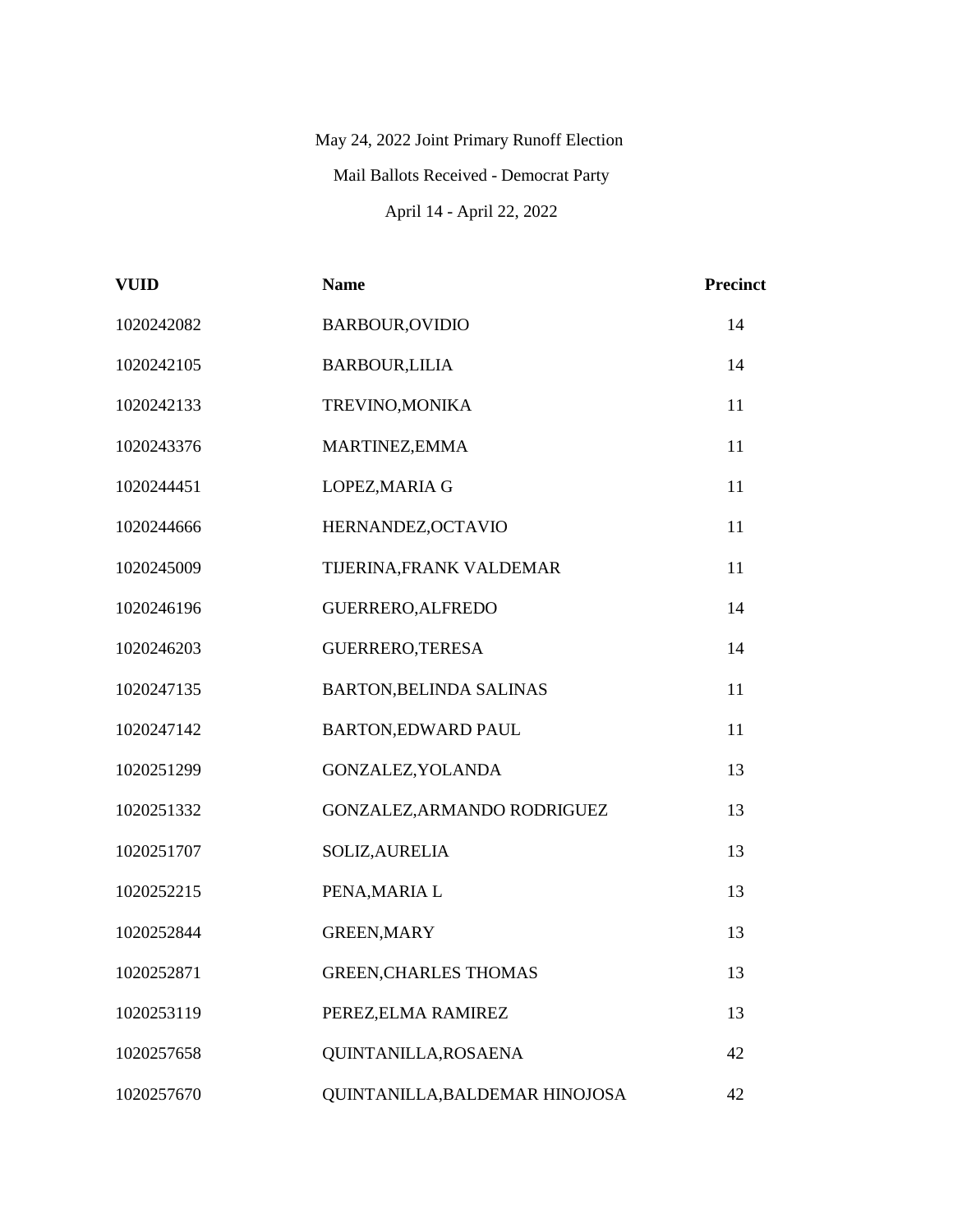| 1020258261 | REYES, SAMMY                   | 42 |
|------------|--------------------------------|----|
| 1020260840 | NAJERA, ROSA YBARRA            | 42 |
| 1020261477 | ESPINOZA, JESUS                | 13 |
| 1020263009 | <b>GAMEZ, ALICIA A</b>         | 42 |
| 1020263646 | SILGUERO, OTILIA GAITAN        | 42 |
| 1020268380 | MARTINEZ, CARLOS               | 21 |
| 1020275117 | <b>COLIN, MARY</b>             | 31 |
| 1020276809 | QUINONES, GUADALUPE            | 31 |
| 1020276930 | ARGUELLES, MARGARITA           | 43 |
| 1020277237 | RODRIGUEZ, OFILIA              | 31 |
| 1020277568 | <b>KILLION, AURORA</b>         | 43 |
| 1020279760 | <b>GARCIA, ANGELITA B</b>      | 43 |
| 1020281552 | DELEON, EVA                    | 43 |
| 1020281791 | SALINAS, ESTEVAN S             | 43 |
| 1020285455 | <b>GARCIA, SYLVIA MARTINEZ</b> | 43 |
| 1020285504 | UTLEY, MARIA                   | 43 |
| 1020285515 | UTLEY, RAMIRO ROLAND           | 43 |
| 1020286330 | <b>GARCIA, ANTONIO R</b>       | 43 |
| 1020287695 | CAVAZOS, ELIDA H               | 43 |
| 1020289045 | VELA, MARGARITA                | 43 |
| 1020295804 | JONES, JOY M                   | 42 |
| 1020299378 | <b>ACUNA, ALICIA R</b>         | 44 |
| 1020299384 | <b>ACUNA, JUAN P</b>           | 44 |
| 1020301215 | SALINAS JR, MANUEL             | 41 |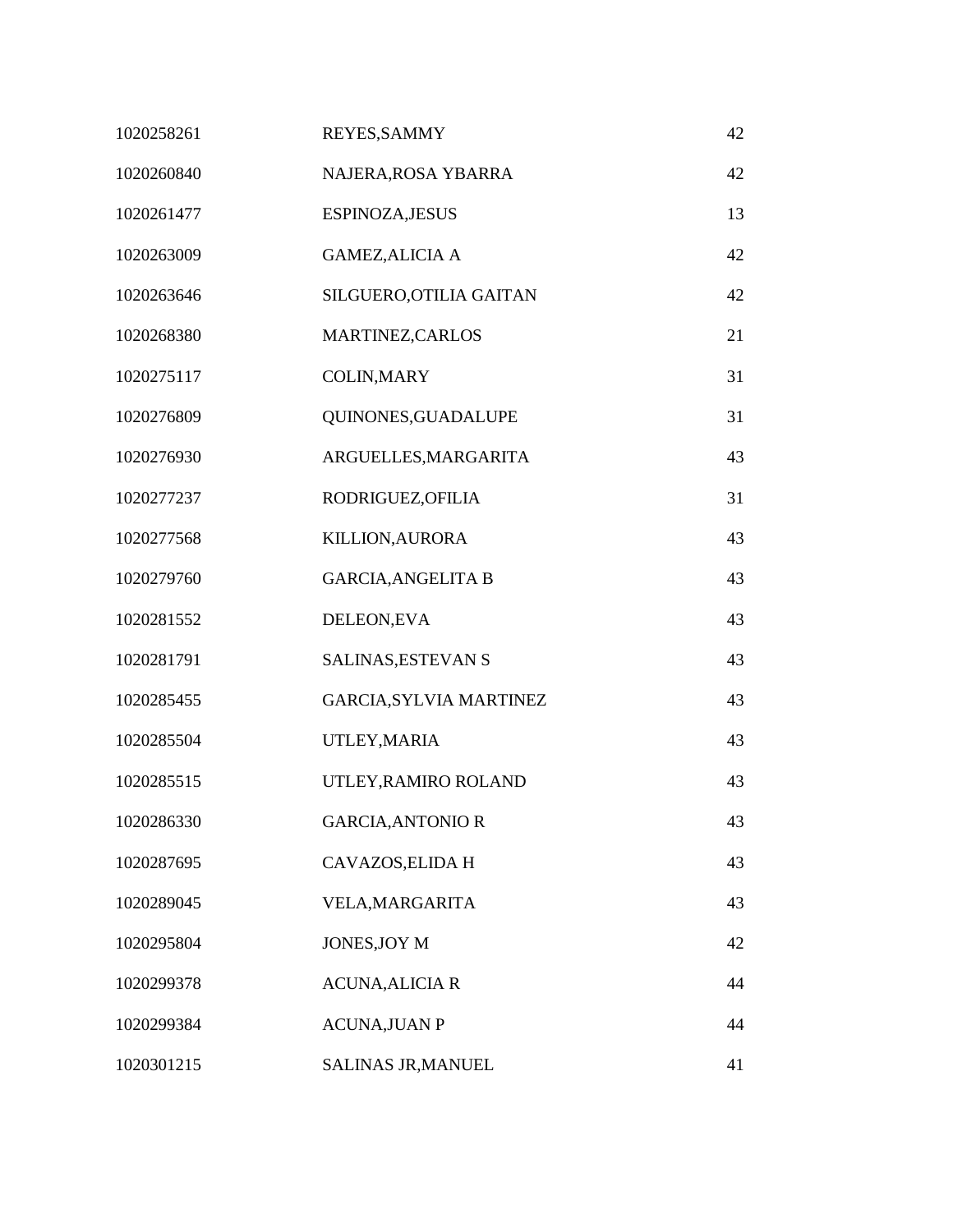| 1020302635 | <b>GARCIA JR, ABRAHAM</b>     | 43 |
|------------|-------------------------------|----|
| 1020308997 | GUTIERREZ, ALMA GONZALEZ      | 22 |
| 1020309446 | MYERS, PATRICIA ANN           | 22 |
| 1020312580 | <b>GARCIA, HECTOR MARIO</b>   | 24 |
| 1020312598 | GARCIA, MARICELA              | 24 |
| 1020313644 | QUINTANILLA, CYNTHIA          | 24 |
| 1020315480 | MORENO,FLORENCIO A            | 24 |
| 1020315498 | MORENO, MARIA RIOS            | 24 |
| 1020321007 | KLEBERG, STEPHEN JUSTUS       | 33 |
| 1020326751 | SILVA, MARIA                  | 35 |
| 1020328489 | <b>GONZALEZ JR, ANTONIO V</b> | 12 |
| 1020328502 | <b>GONZALEZ, MARY LOU</b>     | 12 |
| 1020333526 | <b>GARCIA, ALMA TREVINO</b>   | 21 |
| 1020334839 | JOINER, JOHN ROLLIN           | 21 |
| 1020334841 | JOINER, ENEDINA LOPEZ         | 21 |
| 1020338522 | VERGARA, CARMENG              | 35 |
| 1020341136 | VERGARA, CLAUDIA RAMIREZ      | 35 |
| 1020345301 | MORALES, EDWARD MARIO         | 43 |
| 1020365058 | CASAS, NORMA                  | 41 |
| 1020392675 | LOERA III, JOSE RAMOS         | 31 |
| 1020456534 | HERRERA, JUAN MANUEL          | 11 |
| 1020457026 | SMITH, ELIZABETH MARY         | 14 |
| 1024108309 | MCDANIEL, KATY L              | 14 |
| 1030689495 | MORA, RUBEN FLORES            | 43 |